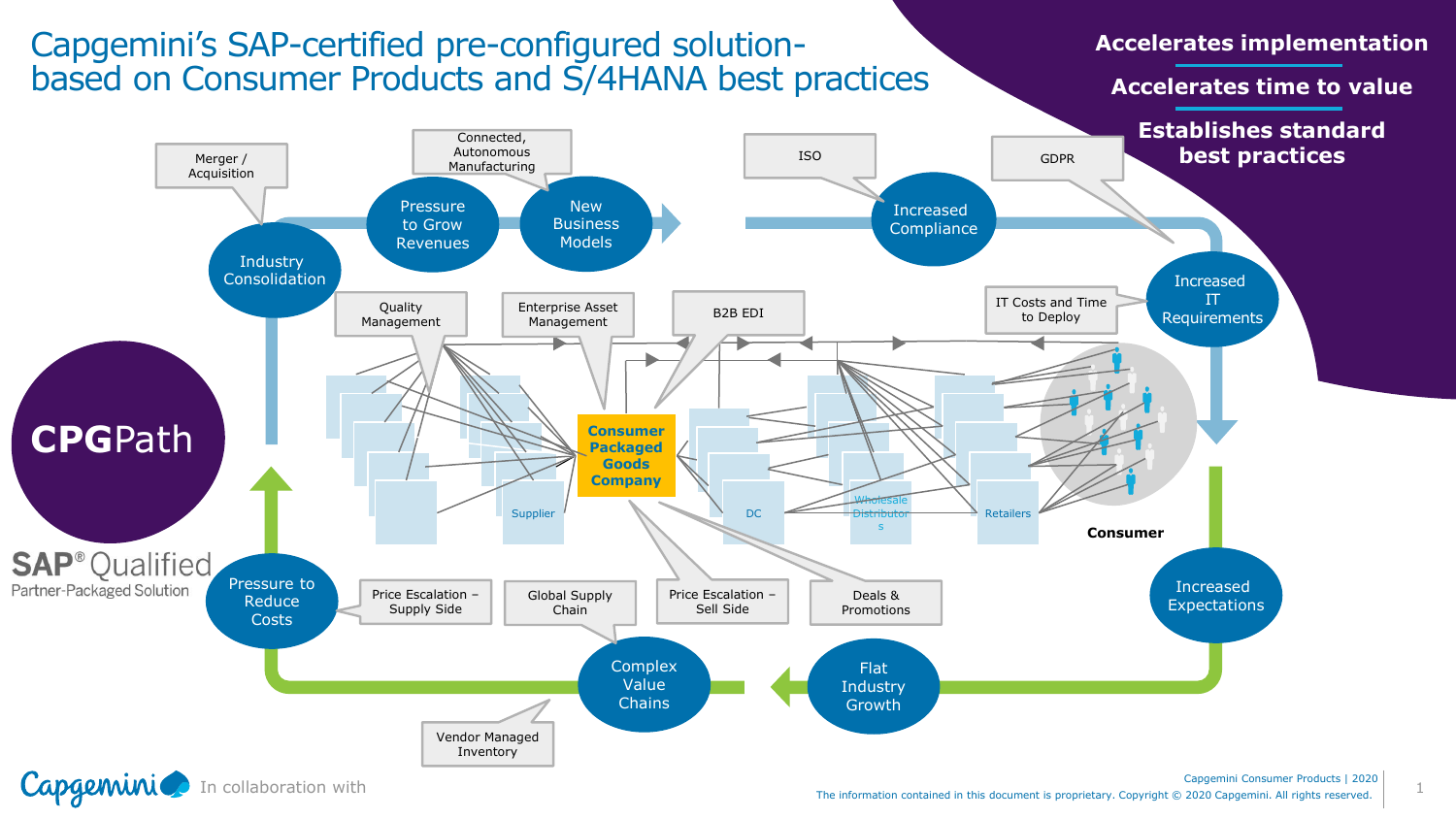# Introducing **CPG**Path *Our pre-configured consumer products solution in SAP S/4HANA*

### **Capgemini's CPGPATH solution can be leveraged as:**

▪ **'Plug n play' or** 

Capgeminic

- **As a 'Reference Model' to provide our Clients with the**
	- **Benefits of our accumulated Consumer Products experiences**
	- **Consumer Products leading practices for SAP**
	- **Integration ready with external systems**